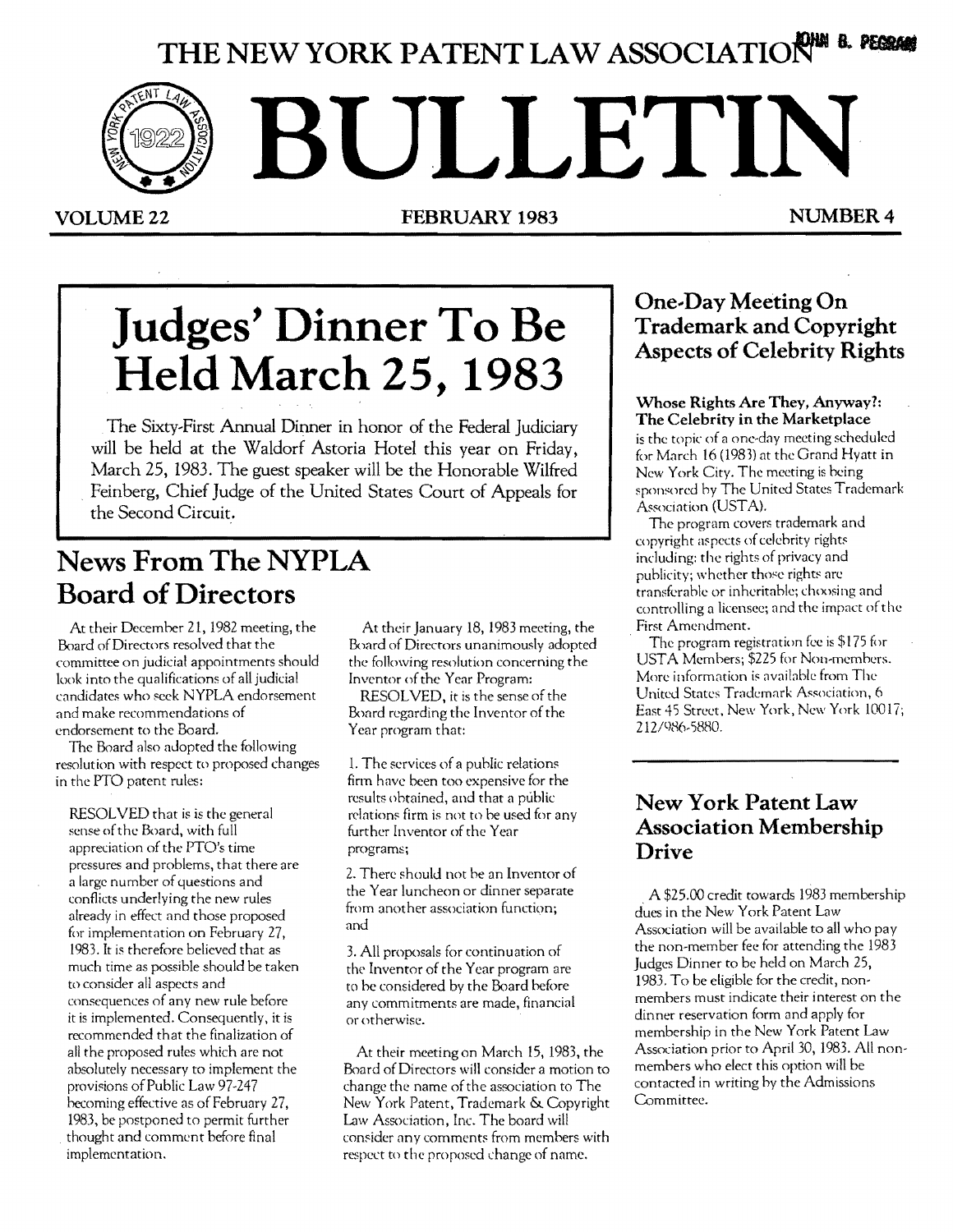# **Patent Interference Practice Up-Dated**

At the Joint Meeting of the New York-New Jersey Patent Law Association on January 20, the guest speaker Robert J. Webster, Interlocutory Patent Interference Examiner and a member of the Board of Patent Interferences, provided an interesting and informative up-date on interference practice.

Mr. Webster discussed the issues of interference declaration, preliminary statement, motion practice, testimony and discovery, trial and judgment. An outline of these issues, with citations of recent decisions, was furnished to those present.

In his introductory remarks, Mr. Webster stressed that lawyers in interference practice should think positively. Statistically, he noted 15% of interferences were terminated within eighteen months. A patentee was involved in two-thirds of the interferences declared. Of those cases, priority was awarded to the senior party in 60% of the cases and to the junior party in 20% of the cases. The remainder of the cases were dissolved.

In discussing the preliminary statement, Mr. Webster noted that a party may not be precluded from making allegations which do not fall within its disclosure or claims, but which do fall within the scope of the counts. The best proof, he stated, may well lie outside of the disclosure or claims.

In discussing motions, Mr. Webster

emphasized that every ground should be raised which may be asserted. Discussing motions to dissolve, he noted that such motions are denied where the question is close, the Board preferring the issues to proceed to final hearing.

Mr. Webster noted that it is the current view of the Board that a motion to amend by adding counts is generally granted. The new counts placed in issue serve as a basis for the Board to consider any issue "ancillary to priority" raised in the motion.

In a motion to substitute a number of counts in an interference involving only applications, rather than a patentee, it must be demonstrated that the proposed counts 'properly issued in separate patents, i.e. that the counts were patentably distinct.

A motion to dissolve based on nonstatutory bar prior art when the date in the preliminary statement antedates the effective date of prior art will be dismissed to permit evidence to be adduced at final hearing.

Because of the vagaries in phantom and modified count practice, parties should be liberally permitted to correct errors and deficiencies in motions under Rule 23l.

It was noted that despite the clear statement in Rule 287(c), interference parties persist in filing petitions to the Commissioner to seek review of orders of the Board denying additional discovery. The filing of such petitions only serves to delay

the ultimate disposition of an interference on the merits. Review of an order denying additional discovery may be had on judicial review of a decision on the issue of priority.

Mr. Webster pointed out that evidence of prior invention based on work falling within the count, hut not within the party's disclosure, should be presented since it is an open question whether the evidence may be precluded on the ground that it was not within the disclosure.

He also emphasized that a senior party must be careful to present its testimony-inchief during the period fixed for taking testimony in chief; if testimony, which is properly part of the senior party's testimonyin-chief, is presented during the period for presentation of rebuttal testimony, the testimony will not be accorded any weight.

Discussing termination of an interference, Mr. Webster pointed out that termination involving a patent on the grounds of common ownership is by judgment, not dissolution. An order to show cause is issued against the junior party since the senior party is presumed to be the first inventor and entitled to priority. Such judgment would be issued despite the fact that a final hearing had been held and an extensive record with numerous exhibits had been compiled.

# **SCM v. XEROX Revisited**

Those attending the NYPLA working luncheon meeting on January 27 enjoyed the reminiscences, vignettes and statistics related by Gerald Sobel, trial counsel for Xerox Corporation in this lengthy litigation.

According to Mr. Sobel, this case involved the longest jury trial ever (14 months), with the trial continuing every working day. The jury deliberated for forty days.

SCM's thrust in the case was a broadside attack on the patent portfolio of Xerox, alleging anti-trust violations by patent misuse through acquisition of patents and suppression of patents acquired and obtained through its own research facilities, with the purpose of blocking others from entering the field.

Mr. Sobel discussed the intricacies in presenting at the trial evidence on the issues concerning the patents, which was complicated by the large portfolio. Seven technical witnesses testified to explain the

development of the technology, one witness testifying with respect to,l20 patents covering a span of about thirty-five years. The presentation of evidence on the patents was further broadened by the necessity to explain to the jury (composed entirely of non-technical persons) the nature of patents, technical data, and the philosophy of the patent law. Since SCM contended that there had been an abuse of the patent system, it was necessary for Xerox's counsel to explain the role of patents in encouraging inventions and how the inventions covered by the multitude of patents were developmental inventions for a unique process.

In the pre-trial phase of the case, the trial judge ordered each side to file a factual submission, to which the other side responded. The factual submission filed on behalf ofXerox, said Mr. Sobel, was fifteen feet high.

The validity of the patents had not been

challenged directly, the allegations being directed to their misuse. This required analysis of the patents, the technology, whether they "read on" the actual products, as well as explanations for non-use to counter the intimations of patent suppression. To shorten this lengthy, laborious testimony, the trial judge proposed that a number of patents be selected as representative of the entire group. This was agreed to and the issue of suppression was tried by illustration.

In legal argument, Xerox counsel stressed . the conflict between the patent and anti· trust laws, the former recognizing an economic monopoly, the latter proscribing a monopoly. A finding of an antitrust violation based on misuse of patents depended on how the patent monopoly power was used. If the purpose was not **to** block others and suppress development of the industry, then there was no antitrust violation.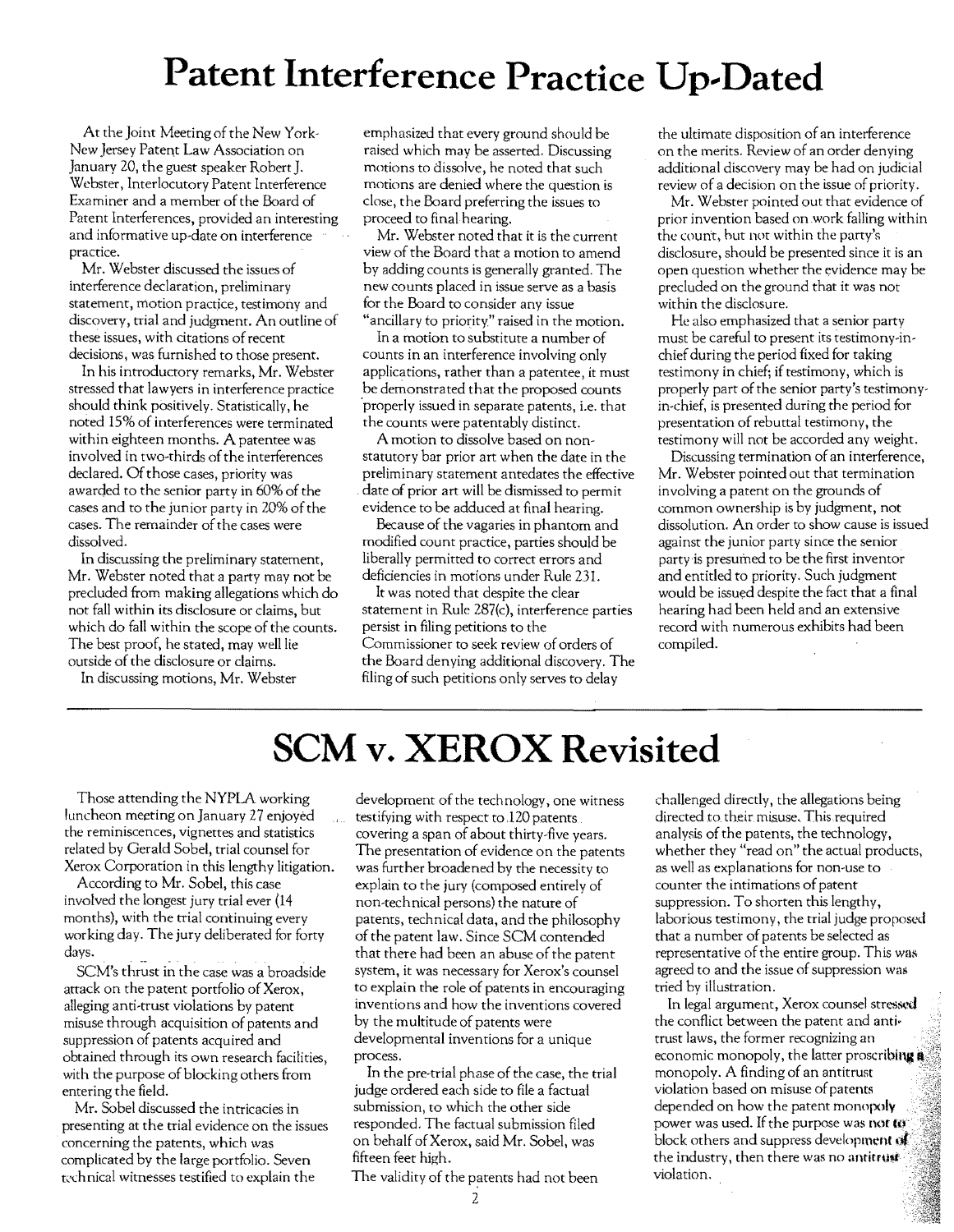## **Protection of Trademarks in** the right of Purolator to use its **Puerto Rico**

The question often arises as to the extent to which a U.S. trademark registration is enforceable against an infringing use or registration in Puerto Rico. The Commonwealth of Puerto Rico, at least in theory, should be covered by the U.S. Trademark Laws (i.e., the Lanham Act). In other words, the owner of a U.S. registration should be able to enforce its rights against local users of an infringing mark in Puerto Rico, as long as a likelihood of confusion exists.

However, in practice this is not always the case. In 1965, the Deputy Secretary of State . ofPclerto Rico in *Sydney Ross* Co. v. *Cobian Enterprises, Inc.* dismissed an opposition under local Puerto Rican law brought by the New York owner of a U.S. registration of SONRISAL against a New Jersey firm which had applied to register the identical mark in Puerto Rico based on use in that jurisdiction. The grounds for dismissal of the opposition reportedly were that since local use of a mark was necessary for local registration, then local use by the opposer was a prerequisite to opposing registration of a mark in Puerto Rico.

Similarly, in *Rheingold Breweries, Inc.* v. *Antilles Breweries, Inc.* 353 F. Supp. 877 (D.P.R. 1973), the Court dismissed an infringement action brought by the owner of the CHUG·A-MUG trademark for beer against the defendant's use ofbottles bearing the same mark for local sales of its beer in Puerto Rico. The plaintiff owned a U.S. registration of CHUG·A-MUG, but had never registered the mark in Puerto Rico. In denying relief to the plaintiff, the Court stated;

"Plaintiff's trademark registration under the Lanham Act, 15 U.S.CA. § et seq., gives and constitutes a superior right to the use of the trademark CHUG·A-MUG in interstate commerce. Equally superior and exclusive rights were available to it in strictly intrastate commerce within the Commonwealth of Puerto Rico by the additional registration under the Trademark Act, 10 L.P.R.A. 191 et seq. But plaintiff has never registered said trademark for use in local commerce in Puerto Rico, which, significantly, it did with its other trademark, RHEINGOLD.

Registration of a trademark in the United States Patent Office does not per se extend the rights and protection if affords a registrant, to strictly local trade within the Commonwealth of Puerto Rico, where local legislation

「大学のことを経営のある」という

provides its own and valid system of registration of trademarks to afford such rights and protection in trade within the territorial limits of said Commonwealth."

The Court thus seemed to find that local use ofa mark in Puerto Rico could not affect a federally-registered mark which is used in interstate commerce. Such a result differs from decisions holding that intrastate use of an infringing mark in the United States is actionable under the Lanham Act if it has an adverse effect on a federally-registered mark that is used in commerce .

The questions raised by these prior decisions appear to have been resolved to a large extent by the Court of Appeals for the First Circuit in *Purolator, Inc.* v. *EFRA Distributors, Inc.,* F. 2d \_\_\_\_, 216 USPQ 457 (1st Cir. 1982). There, the Court affirmed the issuance of an injunction to the owner of the federally-registered PUROLATOR mark against a Puerto Rican corporation's use in Puerto Rico of PURO on similar goods. The plaintiff used its mark in Puerto Rico, but did not own a Puerto Rican registration. The Court found jurisdiction under the Lanham Act to arise from the manufacture of infringing PURO products in Illinois and their shipment to the defendant for sale in Puerto Rico. The Court also chose to follow the line of cases holding that a defendant's infringing activities, although wholly intrastate, were actionable under the Lanham Act as long as they tended to have an adverse effect on a plaintiff's federally.protected business. Thus, although the Court did not have to decide this issue, its rationale would have held that strictly local production and sale of infringing products in Puerto Rico also come under the Lanham Act.

Having concluded that the defendant's activity was actionable under the Lanham Act, the Court declined to consider the defendant's rights derived under local Puerto Rican law and its Puerto Rican registration which had issued over the plaintiff's opposition. The Court instead held that Puerto Rican law could not circumscribe the Federal Trademark Laws:

"While the Lanham Act does not preempt all state regulation of trademarks, this court has noted that '(t}he Supremacy Clause (Art VI, clause 2 of the Constitution) bars \*\*\* state statutes or doctrine that would permit the sort of confusing or deceptive practices the draftsmen of the Lanham Act sought to prevent. '

trademark is an exclusive right which can be asserted against any infringing mark, subject to defenses in those. statutory sections not applicable here." (Footnote omitted)

Thus, the decision in *Purolator* appears to depart from the earlier decisions by holding that the owner of a federally-registered mark which is used in Puerto Rico can assert its rights against an infringer who sells good locally within Puerto Rico. As a result, a mark which is being used in Puerto Rico in connection with goods covered by an existing federal registration should be protected against local infringement irrespective of ownership of a Puerto Rican registration. While registration of a mark in Puerto Rico does not appear to be a *sine qua* non to protection of the mark in that jurisdiction, it still may be advisable to register the mark for the principal goods actually sold in Puerto Rico in order to facilitate protection against strictly local infringing uses.

3